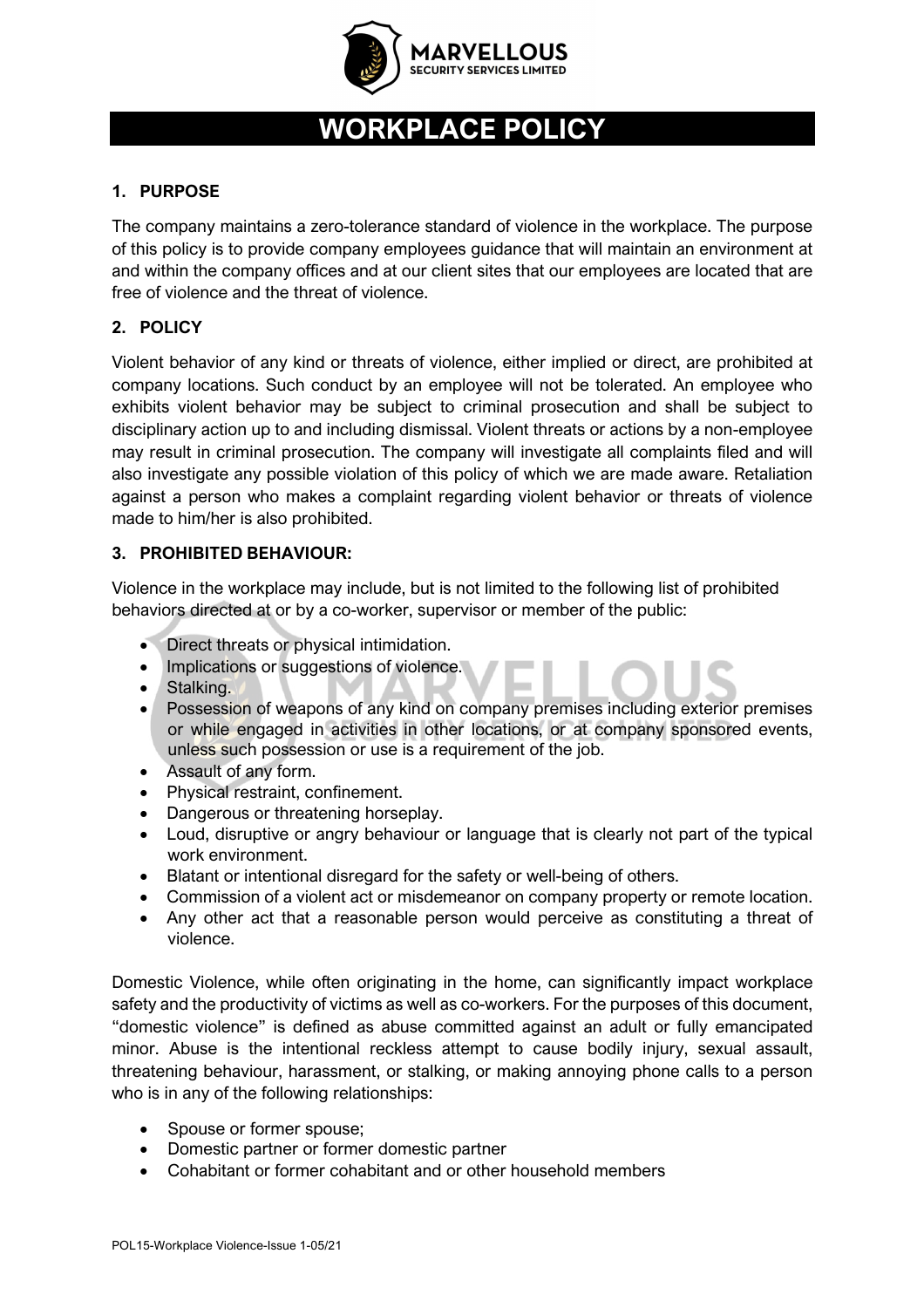

- A person with whom the victim is having, or has had, a dating or engagement relationship
- A person with whom the victim has a child

The company recognizes that domestic violence may occur in relationships regardless of the marital status, age, race, or sexual orientation of the parties.

#### **4. REPORTING ACTS OR THREATS OF VIOLENCE:**

An employee who:

- is the victim of violence, or
- believes they have been threatened with violence, or
- witnesses an act or threat of violence towards anyone else

Shall take the following steps:

- a) If an emergency exists and the situation is one of immediate danger, the employee shall contact the local police by dialing 999, and may take whatever emergency steps are available and appropriate to protect him/herself from immediate harm, such as leaving the area.
- b) If the situation is not one of immediate danger, the employee shall report the incident to the appropriate supervisor or manager as soon as possible and complete the The company Incident Report Form.

### **5. PROCEDURES- FUTURE VIOLENCE:**

Employees who have reason to believe they, or others, may be victimised by a violent act sometime in the future, at the workplace or as a direct result of their employment with The company, shall inform their supervisor or manager by immediately completing an Incident Report Form so appropriate action may be taken. The supervisor or Manager shall inform his/her Director, the Head of Human Resources and the local Police.

Employees who have signed and filed a restraining order, temporary or permanent, against an individual due to a potential act of violence, who would be in violation of the order by coming near them at work, shall immediately supply a copy of the signed order to their supervisor. The supervisor shall provide copies to the Director, the Director of Human Resources and local police.

#### **6. INCIDENT INVESTIGATION:**

Acts of violence or threats will be investigated immediately in order to protect employees from danger, unnecessary anxiety concerning their welfare, and the loss of productivity. The employee's Director will cause to be initiated an investigation into potential violation of work rules/policies. Simultaneously, the Director will refer the matter to local police for their review of potential violation of civil and/or criminal law.

Procedures for investigating incidents of workplace violence include:

- Visiting the scene of an incident as soon as possible
- Interviewing injured and threatened employees and witnesses
- Examining the workplace for security risk factors associated with the incident, including any reports of inappropriate behaviour by the offender
- Determining the cause of the incident